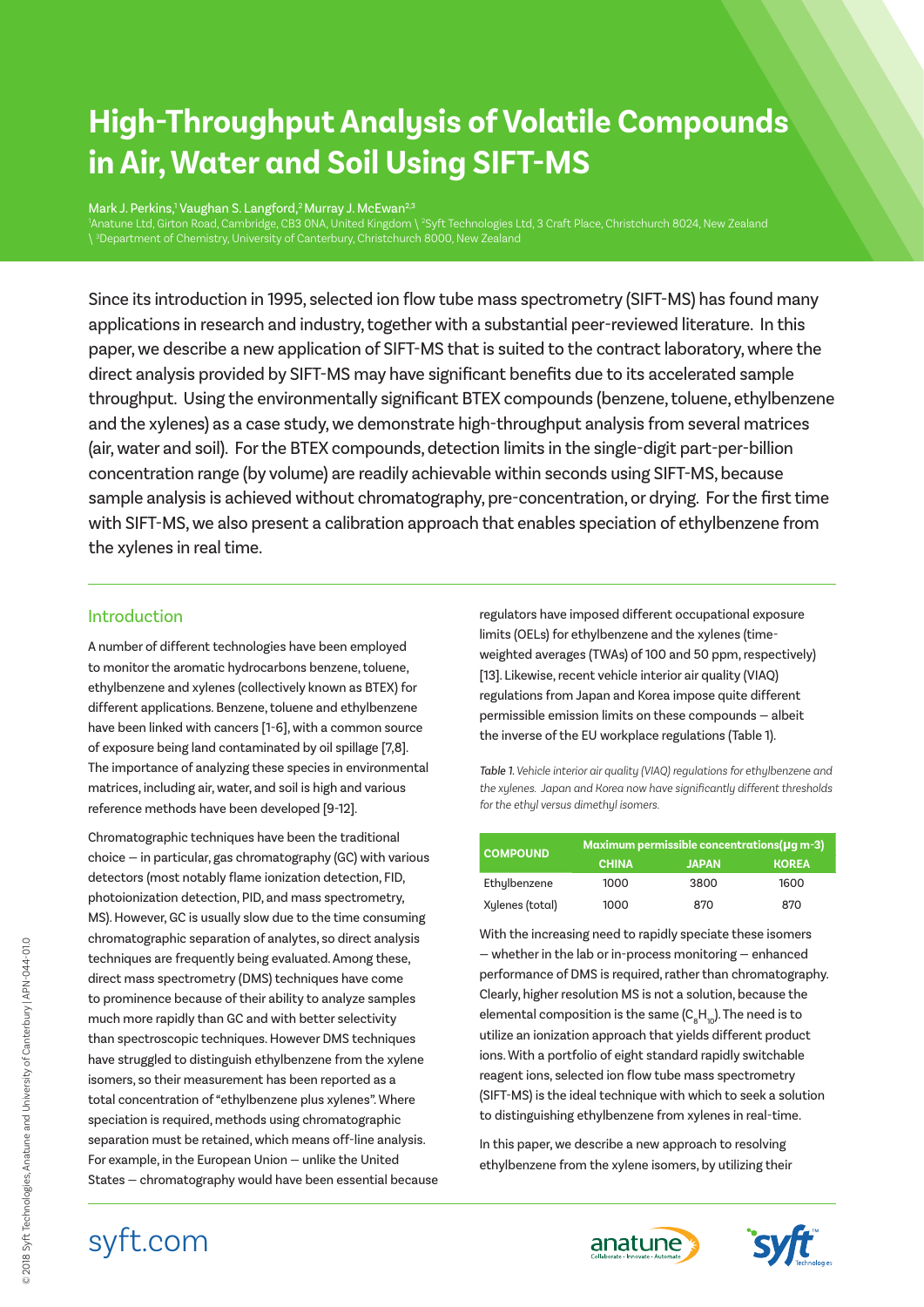different reactivities with the  $O_2^{\ +}$  reagent ion of SIFT-MS. Based on calibration, it enables the SIFT-MS technique to achieve direct, real-time speciation of the xylenes from ethylbenzene. We apply this comprehensive approach to BTEX analysis to direct measurement of ambient air, water headspace, and methanolic extraction from soil. We find that it is successful for air and water, whereas for methanolic extraction only a total can be reported due to methanol residues consuming the  $O_2^{\; +}$  reagent ion.

## Method

### **1. SIFT-MS**

SIFT-MS [14,15] is a real-time analytical technique for direct, comprehensive gas analysis to ultra-trace levels [16]. Data obtained by SIFT-MS instruments compare well with the accepted chromatographic method for volatile organic compound (VOC) analysis [17].

SIFT-MS uses soft, precisely controlled chemical ionization coupled with mass spectrometric detection to rapidly quantify VOCs to low part-per-trillion concentrations by volume (pptv). Eight chemical ionization agents (reagent ions) are now available in commercial SIFT-MS instruments:  $\rm H_{3}O^{+},$  $NO^+, O_2^+, O^-, O_2^-, OH^-, NO_2^-, and NO_3^-$  [18]. These reagent ions react with VOCs and inorganic gases in well controlled ion-molecule reactions, but they do not react with the major components of air (N $_{\textrm{\tiny{2}}}$ , O $_{\textrm{\tiny{2}}}$ , and Ar). This enables SIFT-MS to analyze air at trace and ultra-trace levels without preconcentration.

Rapid switching between the eight reagent ions provides very high selectivity. The key benefit of the additional ions is not primarily in the number of reagents ions, but in the multiple reaction mechanisms that provide additional independent measurements of each compound, delivering unparalleled selectivity and detection of an extremely broad range of compounds in real time.

In this paper, a Voice200ultra SIFT-MS instrument (Syft Technologies, Christchurch, New Zealand; syft.com) was utilized.

#### **2. Automated headspace analysis**

Autosampler integration enables the direct gas analysis provided by SIFT-MS to be applied for rapid analysis of discrete samples. Autosamplers have been integrated most commonly with chromatographic analytical techniques, where rapid injection is required to achieve good chromatographic separation. However, SIFT-MS analyzes samples continuously (since chromatography is eliminated), so it requires steady sample injection of the gas sample for the duration of the analysis.

Data presented here were obtained using an integrated GERSTEL Multipurpose Sampler (MPS) (GERSTEL, Mülheim an der Ruhr, Germany; GERSTEL.com), which has proved the best-suited commercial autosampler system for integration with the SIFT-MS technique. Headspace analysis was carried out from 20-mL sample vials on a

standard GERSTEL vial rack. GERSTEL's Maestro control software has the ability to overlap parts of the preparation and injection sequence, leading to highly efficient sample scheduling and increased sample throughput.

#### *a. Headspace analysis of water*

BTEX and chloroform primary standard solutions were prepared at 1000 ppm in methanol. Working standards were then prepared, via serial dilution, in 10 mL of deionized water in 20 mL headspace vials. Standard solutions were incubated at 60 °C for 15 minutes. The headspace was sampled using a 2.5-mL headspace syringe, and then injected into the SIFT-MS instrument at a flow rate of 50 µL s<sup>-1</sup>.

#### *b. Analysis of soil samples*

A methanolic extraction technique was adapted from GC-MS for determination of BTEX in soil [7].

In the first step, linear detection of BTEX in the presence of high methanol concentrations was demonstrated over a range of BTEX concentrations (5 – 2,000 ppbv in solution). Saturated sodium chloride solution (10 mL) was placed in 20-mL headspace vials. Standard solutions were prepared in methanol and 250 µL of these were spiked into the aqueous solutions in sealed vials. Samples were incubated for 15 mins at 60 °C. Then 2.5 mL of headspace was injected at 50 µL s<sup>-1</sup>. Standard solution dilutions and spiking was carried out by the autosampler. Linearities - as determined from  $R^2$  values were greater than 0.997 for all compounds in the stated range and recoveries were 77-108% for 20-2,000 ppbv solutions.

Next, soil samples were prepared as follows. Soil samples (2 g) were spiked with known amounts of primary standard and then sonicated with 6 mL of methanol (Merck, LiChrosolv grade), as extraction solvent, in 10-mL headspace vials using GERSTEL's QuickMix shaker for 2 minutes. They were then centrifuged at 4500 rpm for 5 minutes using the Anatune CF200 centrifuge. A 250-µL aliquot of methanol was then taken and spiked into 10-mL saturated sodium chloride solution in a 20-mL headspace vial. Incubation and analysis by SIFT-MS were carried out using the procedure described above. Following the addition of the extraction solvent, the entire sample preparation and analysis was fully automated.

#### **3. Analysis of BTEX using SIFT-MS**

Parameters for detection of benzene, toluene, ethylbenzene and the total xylene isomers using the positively charged reagent ions (H<sub>3</sub>O+, NO+, and O<sub>2</sub>+) of SIFT-MS are summarized in Table 2. Rate coefficients are not shown, but these occur at or near collision rate for all reagent ions [19].

For ethylbenzene and the xylene isomers, the betweencompound variability is less than 10% (i.e. within experimental uncertainty), so that for  $H_3O^+$  and NO<sup>+</sup> the rate coefficients provide a valid sum of all  $\mathsf{C}_\mathrm{s}\mathsf{H}_\mathrm{10}$  isomers. The NO<sup>+</sup> reagent ion was utilized to quantify the total concentration of ethylbenzene and the three xylene isomers. To differentiate ethylbenzene from the total xylene isomers, the  $O_{2}^{\; +}$  reagent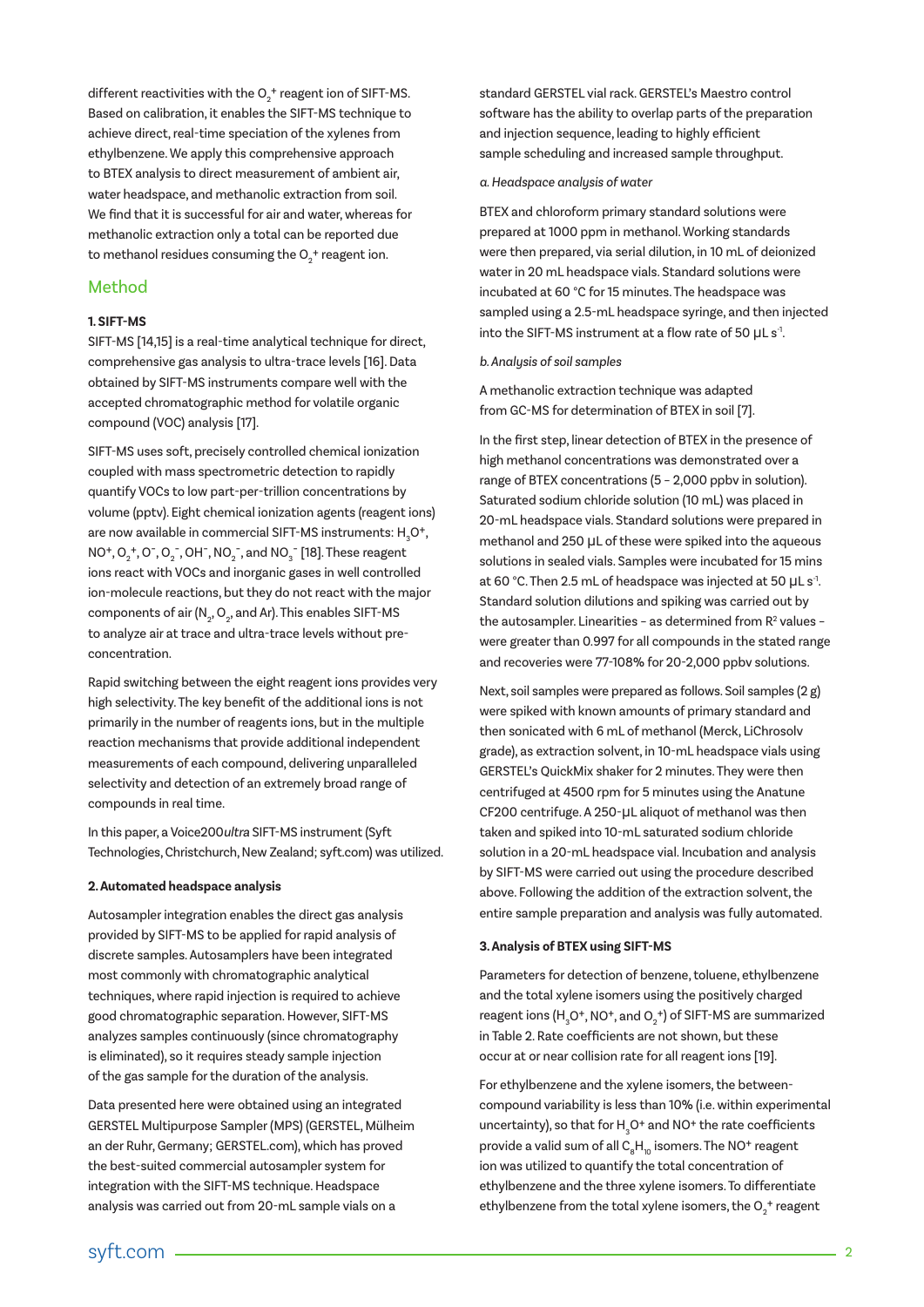ion was utilized because of the different product ion branching behaviors. Separation of the isomers was achieved through calibration of the 91 to 106 ratios using 20/80, 50/50 and 80/20 ethylbenzene/xylene mixtures carried out at two nominal concentrations (150 ppbv and 10 ppmv). The calibration results are summarized in Figure 1, where the two points for a given ratio arise from ratio determinations at the two concentrations, showing excellent agreement. Notice the linear response and the y-axis intercepts for 0% and 100% agree very well with the branching ratios shown in Table 2 for xylene and ethylbenzene, respectively [19].

*Figure 1. Calibration of relative abundance ratios (expressed as percentages) for the m/z 91 and 106 product ions formed when O2 + reacts with different mixtures of ethylbenzene and the xylenes. More details are given in the text.*



## Results and Discussion

#### **1. Direct air analysis**

Continuous air analysis demonstrates the speed of BTEX analysis using SIFT-MS. For a semi-controlled environment, the Anatune Limited laboratory proved ideal. This laboratory is used actively for demonstration and application development activities, both for conventional chromatographic methods as well as SIFT-MS, so the air is a relatively complex matrix of trace analytes (typical concentrations in the 10s to 100s of ppbv).

With the SIFT-MS instrument analyzing the laboratory air continuously (a measurement for each compound being acquired approximately every 3 s), various combinations of m-xylene and ethylbenzene (pure samples of each, and a mixture) were introduced from 20 mL headspace vials. Vials were shaken and then uncapped and recapped after a few minutes. After a few minutes, the laboratory windows were opened to ventilate the room before the next sample was opened.

Figure 2 shows the results obtained for ethylbenzene and m-xylene. The total concentration of ethylbenzene and m-xylene was measured using the NO<sup>+</sup> reagent ion, while speciated ethylbenzene and xylenes concentrations were obtained using  $\mathsf{O}_{\mathsf{2}}^{\mathsf{+}}.$  It is clear that the first exposure was xylenes, followed by ethylbenzene and then a 50/50 mixture of the two. Note that an additional eleven compounds (including benzene and toluene) were monitored concurrently, but these are not shown here for clarity.

*Figure 2. Separation of ethylbenzene and xylenes concentrations using*  $O_2^{\ +}$  with the total concentration *(ethylbenzene + xylenes) superimposed.* 



#### **2. Water headspace**

The high robustness of SIFT-MS analysis to humidity enables the technique to be applied to direct headspace analysis of BTEX and other hydrophobic volatiles (e.g. chloroform) without any need for water stripping (e.g. no purging, trapping, and drying).

*Table 2. Detection parameters for the target compounds using the positively charged SIFT-MS reagent ions [19]. Product ions from reaction with named analyte are shown as ion formula (m/z, in Daltons), and product ion branching ratio as a percentage.*

| Reagent<br><b>lon</b> | Benzene <sup>1</sup>                                      | <b>Toluene</b>          | <b>Ethylbenzene</b>                                   | Xylenes <sup>2</sup>                                 |
|-----------------------|-----------------------------------------------------------|-------------------------|-------------------------------------------------------|------------------------------------------------------|
| $H3O+$                | $C_{6}H_{6}H^{+}$ (79); 100%                              | $C_7H_s.H^+$ (93); 100% | $C_8H_{10}H^+$ (107); 100% $C_8H_{10}H^+$ (107); 100% |                                                      |
| $NO+$                 | $C_{6}H_{6}^{+}$ (78); 76%<br>$C_{6}H_{6}^{+}$ (108); 24% | $C_7H_8^+$ (92); 100%   | $C_{8}H_{10}^{+}$ (106); 100%                         | $C_{\rm s}H_{\rm m}$ <sup>+</sup> (106); 100%        |
| $O_2^+$               | $C_{\rm g}H_{\rm g}^+$ (78); 100%                         | $C_7H_8^+$ (92); 100%   | $C_7H_7^+$ (91); 70%<br>$C_{8}H_{10}^{+}$ (106); 30%  | $C_7H_7^+$ (91); 20%<br>$C_{8}H_{10}^{+}$ (106); 80% |

1. The NO<sup>+</sup> branching ratio used here differs from the referenced article due to the differing flow tube conditions used in modern instruments, which see more adduct formation at m/z=108 than was observed in early research instruments.

2. The three xylene isomers (m-, o-, and p-) all react similarly with these reagent ions within 5% relative product abundance.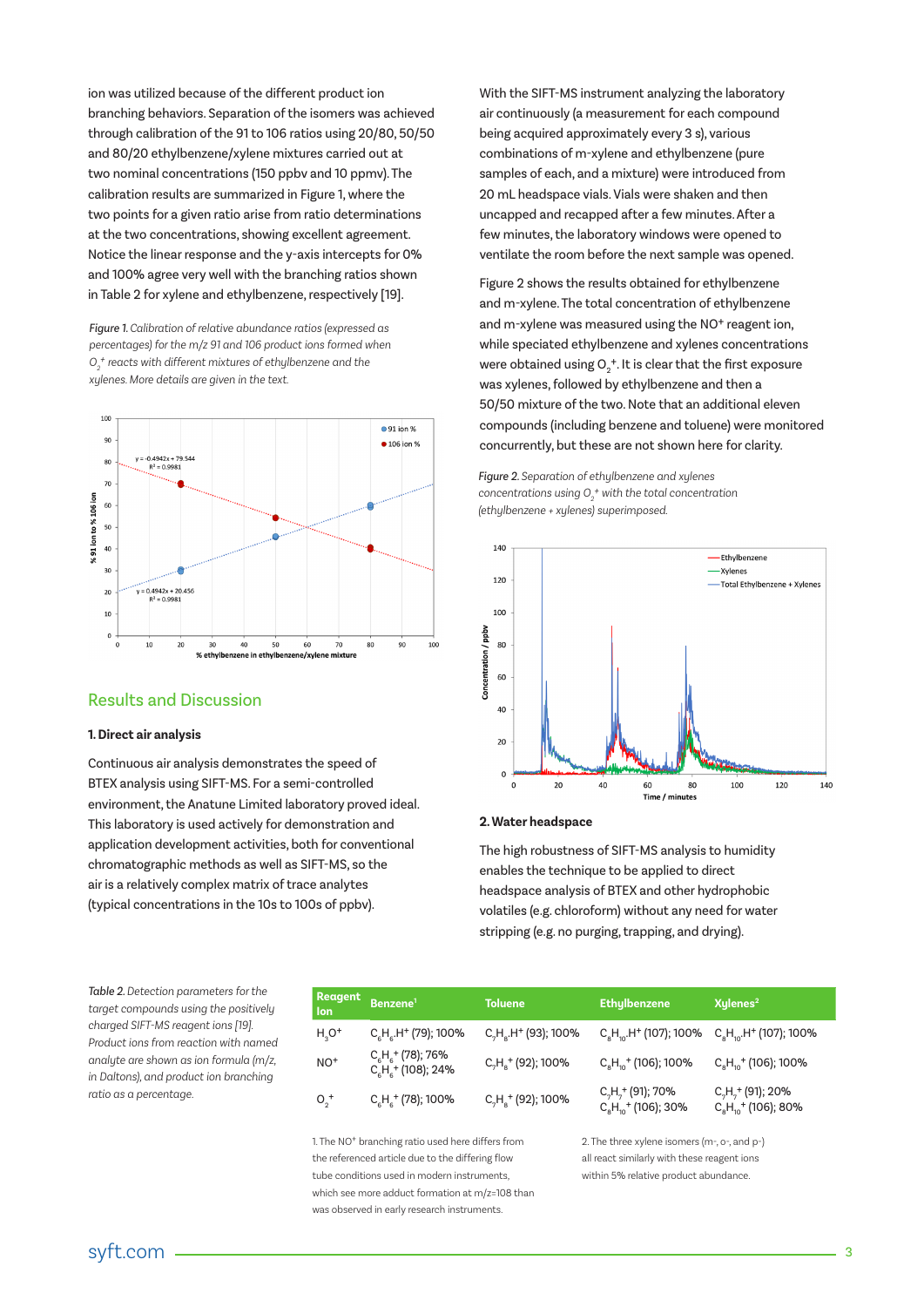Linear detection of BTEX and chloroform in the headspace of standard aqueous solutions (2.5 to 1,000 ppbv in solution) is shown in Figure 3. Note that these data were generated without using an internal standard and exhibit excellent repeatability (Table 3), with RSDs better than 4% for solutions prepared at 250 nL L<sup>-1</sup> (250 ppbv) concentrations. For this method, the limit of detection (LOD) is 0.3 nL L<sup>1</sup> and the limit of quantitation (LOO) is 1 nL L<sup>1</sup>. This is equivalent to a LOD of 0.26  $\mu$ g L<sup>-1</sup> for BTEX and 0.45  $\mu$ g L<sup>-1</sup> chloroform and a LOQ of 0.87 µg L<sup>1</sup> for BTEX and 1.5 µg L<sup>1</sup> chloroform.

*Figure 3. Linear detection of benzene, toluene, ethylbenzene, m-xylene, and chloroform from 2.5 to 1,000 ppbv by volume in solution.*



Ethylbenzene and the xylenes are very effectively differentiated in these headspace measurements (Figure 3). Notice that the ethylbenzene headspace concentrations are slightly higher than those of m-xylene, despite the standard being a 50/50 mixture. This is a combination of water solubility and boiling point (benzene:  $1.8 \text{ g L}^1$ , b.p. = 80 °C; toluene: 0.5 g L<sup>1</sup>, b.p. = 110 °C; ethylbenzene: 0.15 g L<sup>1</sup>, b.p. = 136 °C; m-xylene: 0.16 g L-1, b.p. = 139 °C; chloroform: 8  $g L<sup>1</sup>$ , b.p. = 60 °C). The order of BTEX compounds is therefore exactly as predicted on the basis of their physicochemical properties, while the position of chloroform arises due to its higher water affinity, despite its lower boiling point.

With current automation technology, which was optimized for GC-MS, we see a 3.5-fold increase in sample throughput when compared to the standard headspace GC-MS methods. **3. Soil headspace**

Significant levels of benzene, toluene and the xylenes (BTEX) can be found in soil due to pollution events — gasoline spills and leakage of underground storage tanks are some common causes. Different extraction approaches have been tried in the past, such as vapor partitioning. However, methanolic extractions are far more robust for extraction and recovery of VOCs from soil [7].

Methanolic extraction can also be applied with SIFT-MS when the NO+ reagent ion can be utilized for detection of target compounds, due to the slow reaction rate for the NO+ + methanol reaction. This constraint arises because  $H_3O^+$  and  $O_2^+$  both react rapidly with methanol, whereas NO+ reacts much more slowly (over 100-fold slower). All of the BTEX compounds are sensitively detected with NO+ (see Table 2); benzene has two product ions with NO+, whereas toluene and the sum of ethylbenzene and the xylenes have one product ion. Because  $O_2^{\phantom{\ast}}$  cannot be used with methanolic extraction, only a total concentration of ethylbenzene plus xylenes can be achieved.

Results for SIFT-MS headspace analysis following automated methanolic extraction of BTEX from spiked soil samples are shown in Figure 4. Linear detection is achieved using

*Figure 4. . Linear detection of benzene, toluene, and the sum of ethylbenzene and the xylenes in spiked soil over the range 16-340 ppb) following methanolic extraction. See the text for more details.*



|      | Parameter    | <b>Benzene</b> | <b>Toluene</b> | m-Xulene | <b>Ethylbenzene</b> | Chloroform |
|------|--------------|----------------|----------------|----------|---------------------|------------|
|      | Rep 1 / ppbv | 968            | 739            | 550      | 582                 | 801.5      |
|      | Rep 2 / ppbv | 1026           | 793            | 587      | 638                 | 850.5      |
|      | Rep 3 / ppbv | 1026           | 793            | 598      | 634                 | 846.5      |
|      | Rep 4 / ppbv | 1006           | 783            | 574      | 607                 | 822.5      |
|      | Rep 5 / ppbv | 992            | 761            | 558      | 584                 | 811.5      |
|      | Rep 6 / ppbv | 1006           | 767            | 567      | 605                 | 792.5      |
|      | Mean / ppbv  | 1004           | 773            | 572      | 608                 | 821        |
|      | $SD$ / ppbv  | 20.1           | 19.2           | 16.4     | 21.1                | 21.6       |
| %RSD |              | 2.0            | 2.5            | 2.9      | 3.5                 | 2.6        |

*Table 3. Repeatability of six injections of headspace from the 250-ppbv aqueous standard using automated SIFT-MS headspace analysis.*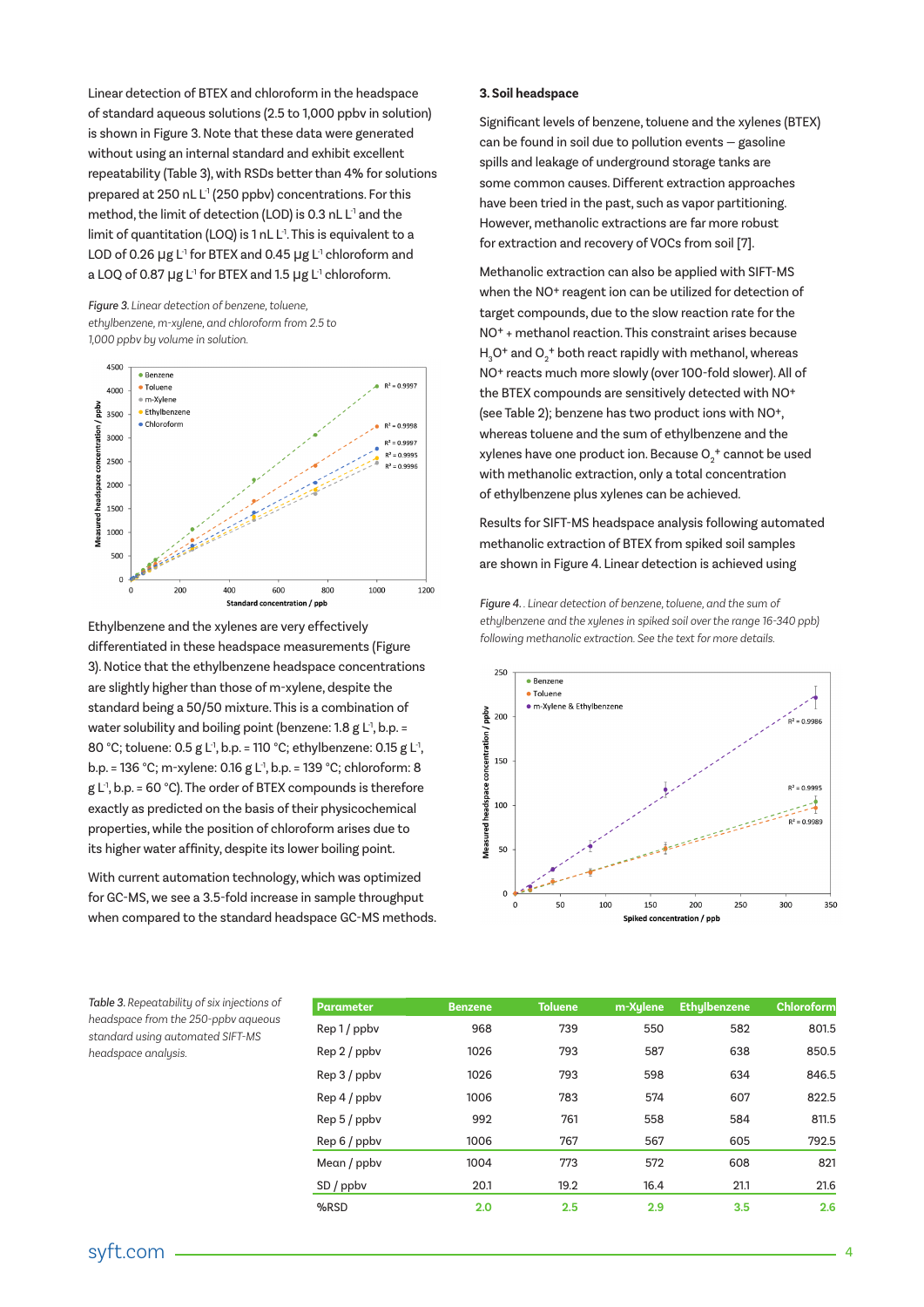SIFT-MS — even in the presence of over 1,000 ppmv of methanol in the headspace. Note that for clarity Figure 4 is plotted in terms of the spiked individual concentrations of ethylbenzene and m-xylene, but only the total is measured here due to residual methanol overwhelming the  $O_2^{\phantom{\ast} +}$ reagent ion signal, so speciation cannot be achieved.

Table 4 shows the results obtained for calibration standards and the various spiked soil samples in the sequence that they were run. Spike levels in ppb are applicable to all samples; the indicative mass per gram is calculated for each compound. RSDs for the calibrations are excellent and recoveries of 75-111% are all acceptable. For the experimental conditions used here, the LOQ and LOD are 40 ng  $g^{-1}$  and 12 ng  $g^{-1}$ , respectively. There is potential to achieve lower LOQs and LODs through better optimized extraction conditions.

This study has achieved a two-fold increase in sample throughput for SIFT-MS when compared with GC-MS analysis using the current sequential sample preparation/ analysis method. It may be possible to further increase this by utilizing the multiple positions available with the GERSTEL modules and by batch-preparing the samples.

# **Conclusions**

Monitoring isomers of aromatic hydrocarbons at low concentrations has traditionally been the domain of chromatographic methods to first achieve separation between the isomers followed by flame ionization or mass spectrometric detection. We have shown in this work that the direct mass spectrometric technique of SIFT-MS has enabled excellent differentiation of the ethylbenzene isomer from the xylene isomers using known  $\mathsf{O}_2^{\vphantom{\dagger}}$  reagent ion chemistry for both air and water. This approach can be applied in real time and in high throughput applications both in testing and contract laboratories through to continuous process monitoring applications.

Future work will include fully validation of air, aqueous and soil methods over the full linear range accessible to the SIFT-MS technique. It will also investigate multiple headspace extraction (MHE) as a means to directly analyze volatiles from soil without solvent extraction, thus overcoming the current impediment to resolving ethylbenzene and xylenes: methanol residue consuming the reagent ion.

| Parameter                                 | Headspace concentrations / ppbv |      |                       | <b>Recoveries / %</b> |       |                    |
|-------------------------------------------|---------------------------------|------|-----------------------|-----------------------|-------|--------------------|
|                                           | <b>Benzene</b>                  |      | Toluene $m-X + ETB^*$ | <b>Benzene</b>        |       | Toluene m-X + ETB* |
| Calibration 1                             | 63.9                            | 58.8 | 131                   |                       |       |                    |
| Calibration 2                             | 64.9                            | 60.6 | 135                   |                       |       |                    |
| Calibration 3                             | 67.5                            | 61.0 | 136                   |                       |       |                    |
| Mean                                      | 65.4                            | 60.1 | 134                   |                       |       |                    |
| <b>SD</b>                                 | 1.5                             | 0.96 | 2.2                   |                       |       |                    |
| %RSD                                      | 2.3%                            | 1.6% | 1.6%                  |                       |       |                    |
| Soil blank                                | 0.14                            | 0.58 | 0.00                  |                       |       |                    |
| Spike: 16.7 ppb (43 ng $q^{-1}$ )         | 4.34                            | 4.67 | 8.46                  | 79.6                  | 93.3  | 75.9               |
| Spike: 41.7 ppb (108 ng g <sup>-1</sup> ) | 13.6                            | 13.9 | 27.6                  | 99.8                  | 110.6 | 99.0               |
| Spike: 83.3 ppb (216 ng q <sup>-1</sup> ) | 24.6                            | 24.4 | 53.9                  | 90.3                  | 97.3  | 96.7               |
| Spike: 167 ppb (432 ng q <sup>-1</sup> )  | 50.7                            | 51.5 | 118                   | 93.0                  | 102.8 | 105.6              |
| Spike: 333 ppb (864 ng q <sup>-1</sup> )  | 104                             | 97.2 | 222                   | 95.5                  | 97.0  | 99.5               |
| Crosscheck calibration                    | 66.2                            | 60.3 | 134                   |                       |       |                    |

\* "m-X + EtB" is the sum of m-xylene and ethylbenzene.

*Table 4. Concentrations for replicate calibration standards and then spiked soil samples (including recoveries) analyzed using automated methanolic extraction and SIFT-MS. Data are organized per the sequence table for the run. See the text for more details.*